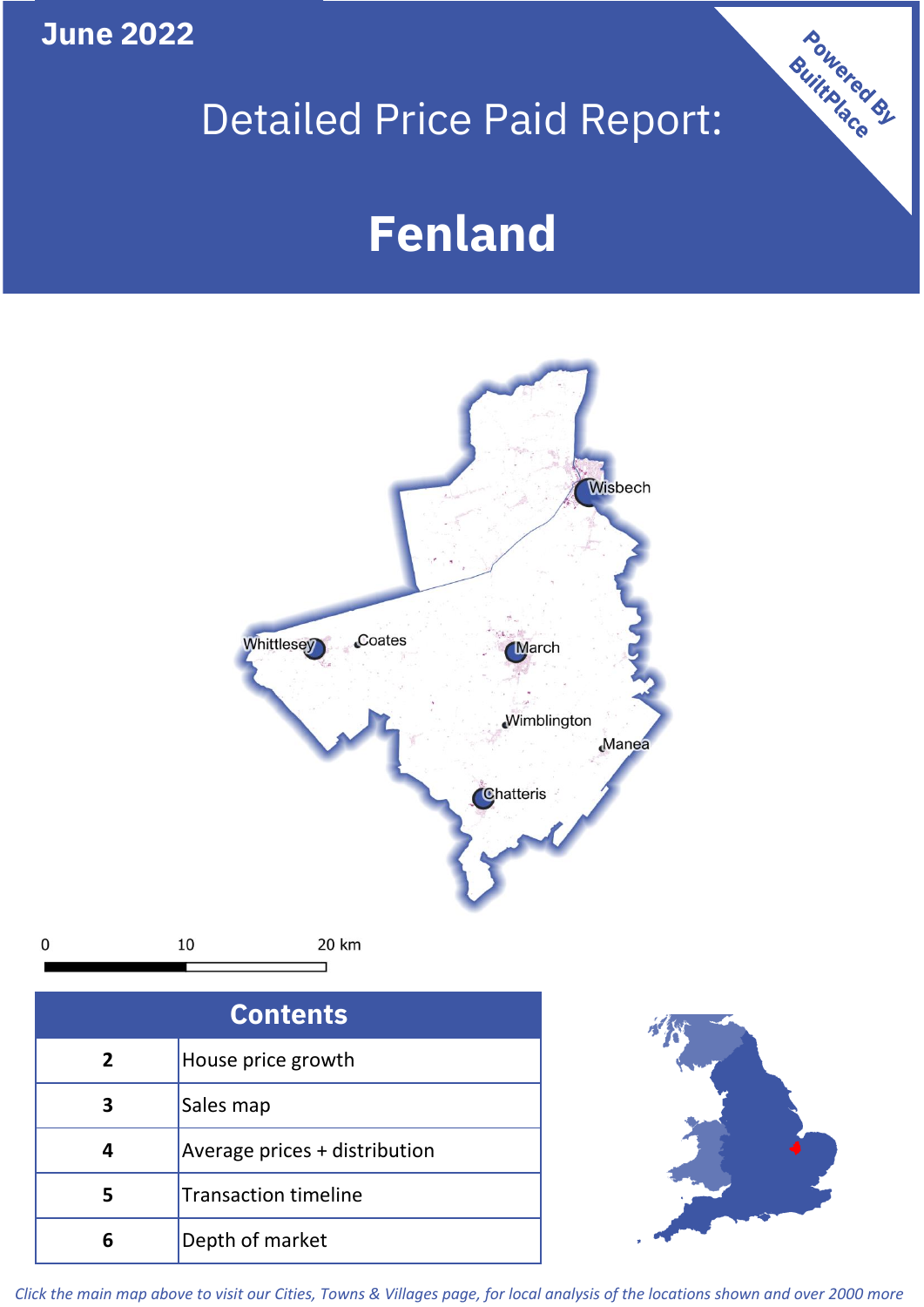## **Headline Data**

|                     | <b>Current level</b> | 3 month | <b>Annual</b> | 5 year  | 10 year |
|---------------------|----------------------|---------|---------------|---------|---------|
| <b>House prices</b> | £234,461             | 3.2%    | 17.1%         | 34.9%   | 81.4%   |
| <b>Transactions</b> | 1,915                | $-9.5%$ | 30.7%         | $-6.4%$ | 48.7%   |

## **House Price Growth (April 2022 data)**

#### *Annual Change in House Prices*



House prices in Fenland grew by 17.1% in the 12 months to April 2022 (based on 3-month smoothed data). By comparison national house prices grew by 10.7% and prices in the East of England grew by 11.6% over the same period.

Fenland house prices are now 53.7% above their previous peak in 2007, compared to +64.9% for the East of England and +52.9% across England.



#### *Year-To-Date Change in House Prices, December to April*

Local prices have grown by 5.5% in 2022 so far, compared to growth of 2.7% over the same period last year.

#### *Source: OS OpenData; UK House Price Index (Contains HM Land Registry data © Crown copyright)*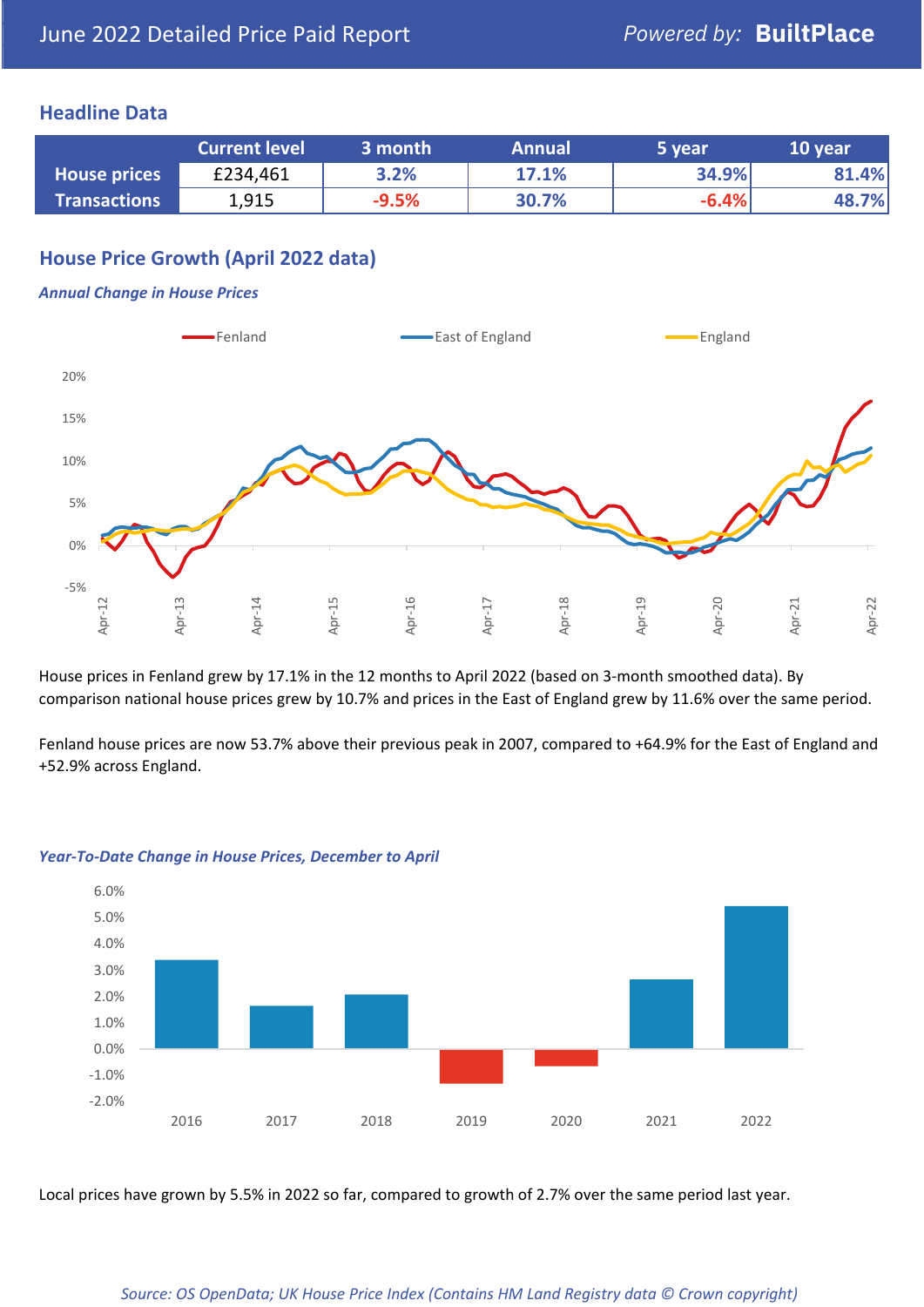## **House Price Map**

#### *12 months to April 2022*



*Each point is one postcode, coloured by the average value relative to all sales in this local authority (price bands are LA-specific quintiles).*

## **Map Key**

| Min      | Max      |                            |
|----------|----------|----------------------------|
| Up to    | £155,000 | 1st quintile / lowest 20%  |
| £155,000 | £190,000 | 2nd quintile               |
| £190,000 | £231,000 | 3rd quintile               |
| £231,000 | £293,000 | 4th quintile               |
| £293,000 | and over | 5th quintile / highest 20% |

*Source: OS OpenData; UK House Price Index (Contains HM Land Registry data © Crown copyright)*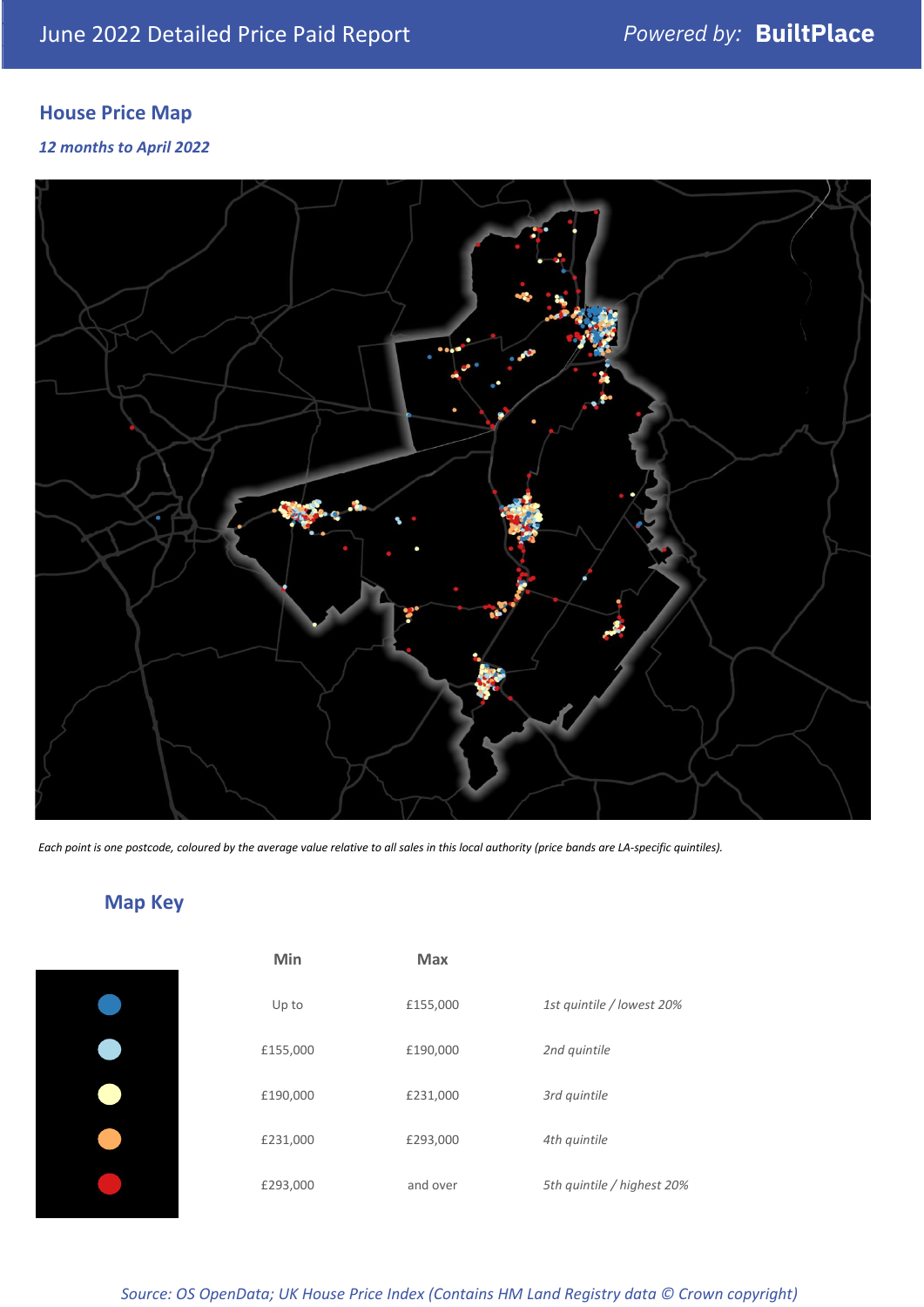## **Average House Price by Property Type**

## *12 months to April 2022*



|                 | <b>New</b> | <b>Second hand</b> |  |  |
|-----------------|------------|--------------------|--|--|
| <b>Flat</b>     | £115,000   | £106,629           |  |  |
| <b>Terraced</b> | £179,071   | £163,541           |  |  |
| Semi-detached   | £209,750   | £197,997           |  |  |
| <b>Detached</b> | £289,385   | £299,373           |  |  |

## **House Price Distribution by Year**

*All properties, by price band and calendar year (2020 = year to date)*

|                    | 1997 | 2002 | 2007 | 2012 | 2017 | 2019 | 2020 |
|--------------------|------|------|------|------|------|------|------|
| <b>Under £100k</b> | 98%  | 63%  | 13%  | 21%  | 6%   | 4%   | 5%   |
| £100-200k          | 2%   | 34%  | 73%  | 66%  | 59%  | 44%  | 36%  |
| E200-300k          | 0%   | 3%   | 11%  | 11%  | 26%  | 34%  | 37%  |
| E300-400k          | 0%   | 0%   | 2%   | 1%   | 7%   | 11%  | 15%  |
| £400-500k          | 0%   | 0%   | 1%   | 0%   | 2%   | 4%   | 2%   |
| <b>E500k-1m</b>    | 0%   | 0%   | 0%   | 0%   | 1%   | 3%   | 3%   |
| $E1-2m$            | 0%   | 0%   | 0%   | 0%   | 0%   | 0%   | 0%   |
| <b>Over £2m</b>    | 0%   | 0%   | 0%   | 0%   | 0%   | 0%   | 0%   |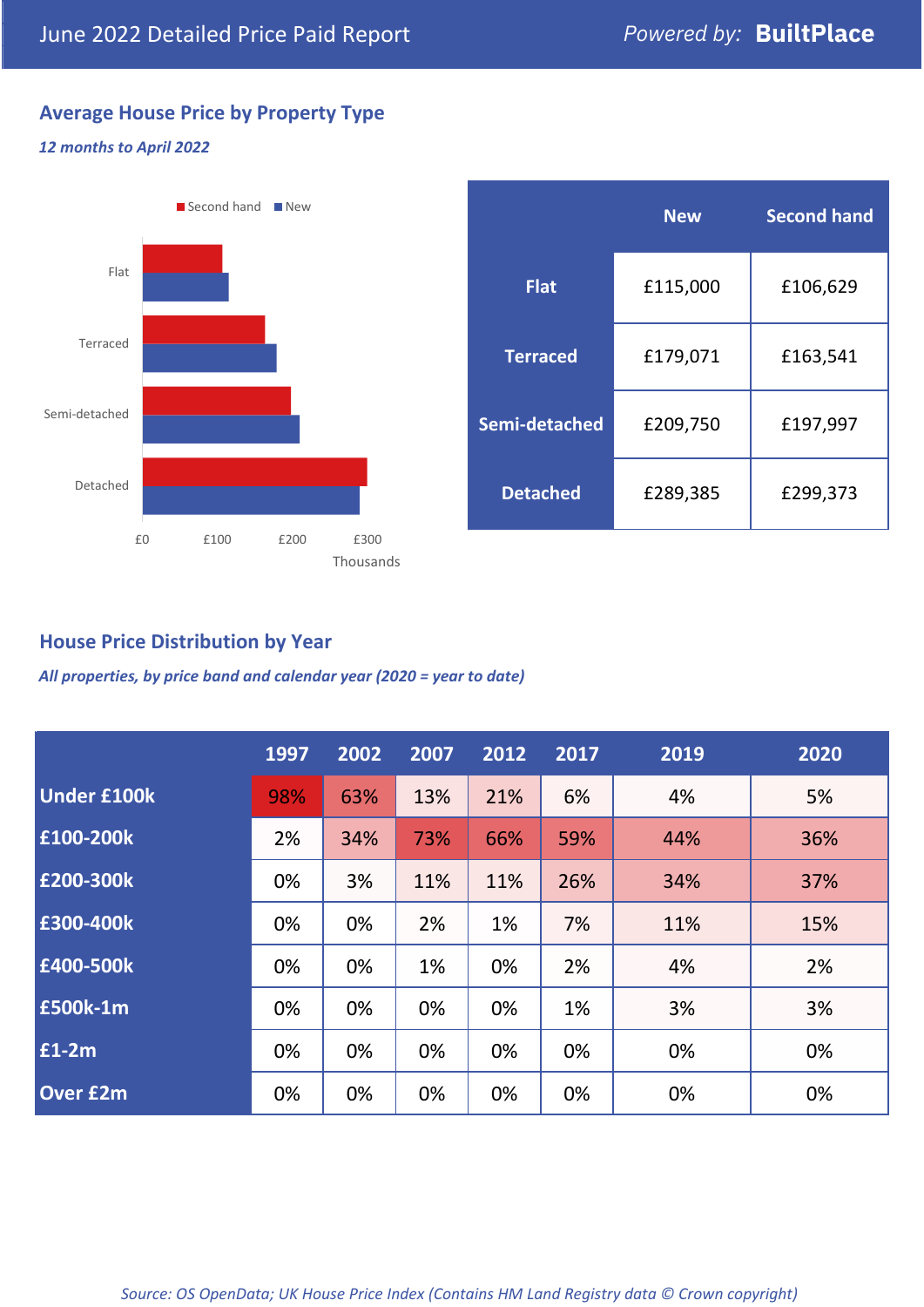## **Transactions (February 2022 data)**

*Annual Transactions, Indexed (2001-05 average = 100)*



There were 1,915 transactions in Fenland during the 12 months to February 2022. This is 71% of the average from 2001- 05 and suggests activity is below pre-downturn levels.

Transactions in Fenland have fallen by 0.3% since 2014, compared to changes of -11.5% for East of England and -7.7% for England.



#### *Cash and New Build Sales as % of Total, by Year*

*Note: The data on this page EXCLUDES transactions identified as transfers under a power of sale/repossessions, buy-to-lets (where they can be identified by a mortgage), and transfers to non-private individuals - i.e. it comprises only Land Registry 'A' data.*